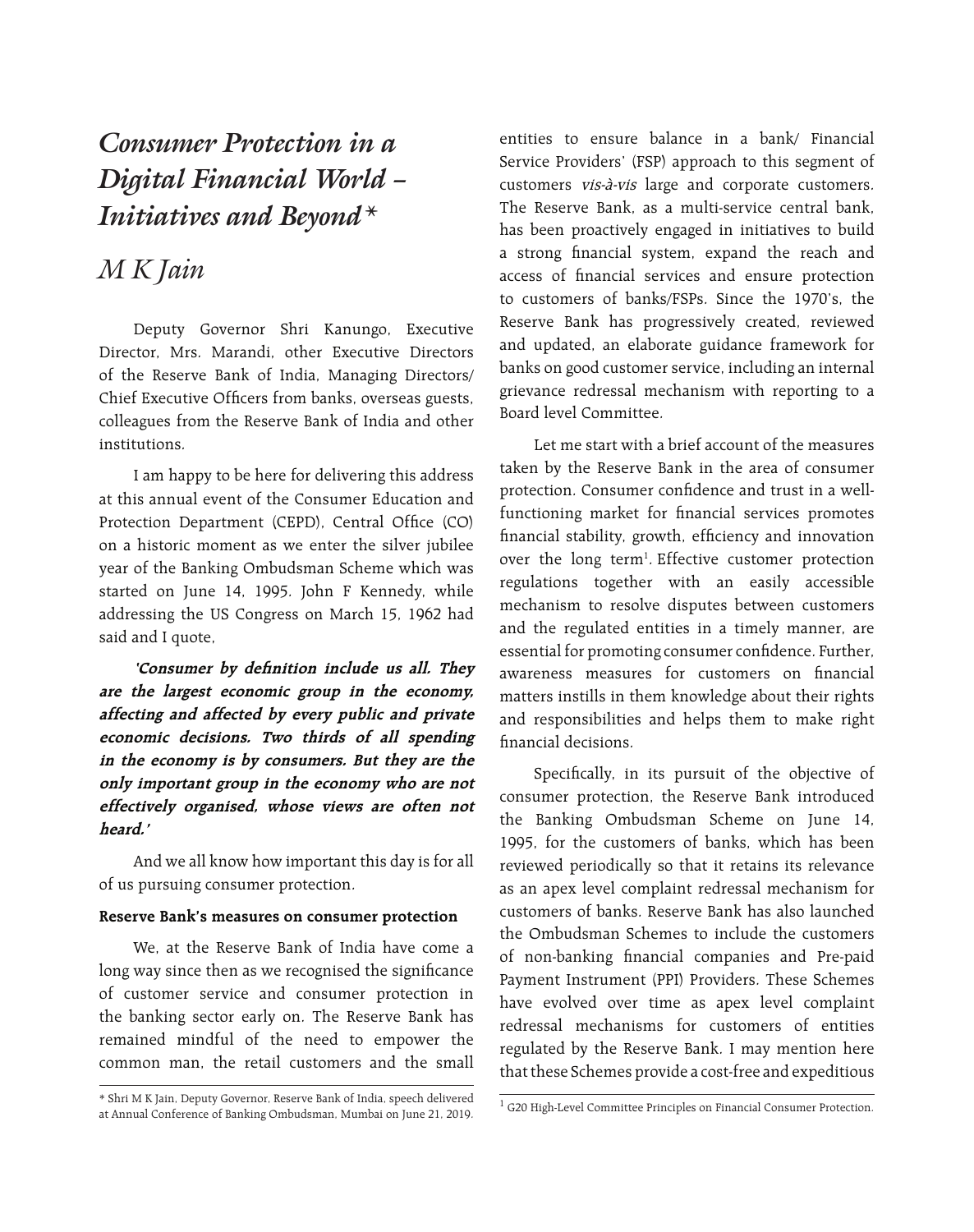redressal of complaints relating to deficiency in the services by eligible entities covered under respective Schemes.

The Reserve Bank had created a dedicated Customer Service Department in 2006 to act as the nodal department in the Reserve Bank for grievance redressal of complaints received from the public. The department, has since been renamed as Consumer Education and Protection Department (CEPD), and continues to focus on providing a level playing field between suppliers and consumers of financial services, by easing the imbalances emanating from information asymmetries, inadequate disclosures and unfair treatment. In addition, the Charter of Customer Rights<sup>2</sup>, put in place by the Reserve Bank in December 2014, comprising of broad over-arching principles to be adopted by banks has been playing an important role in protecting the interests of their customers.

In India, we have a well-defined grievance redressal structure, the first resort on the complaint being the branch itself with proper escalation level in the banks/FSPs. It is expected that the grievances of the customers are redressed in a hassle-free manner at the first point of contact with the Ombudsman being the last resort. An important milestone in strengthening the grievance redressal mechanism available to bank customers was the institutionalisation of the Internal Ombudsman (IO) mechanism in 2015 in all public sector banks, select private sector and foreign banks. Based on a review of the framework in September 2018, the coverage of the IO Scheme was extended to all scheduled commercial banks (other than Regional Rural Banks) having 10 or more banking outlets in India. The objective of setting up the mechanism of IO was to ensure that there is undivided attention to resolution of customer complaints in banks and the customers of banks get an independent and auto-review of their grievances which are partially or wholly unaddressed before they approach the Banking Ombudsman (BO). The IO mechanism is expected to strengthen the consumer protection and grievance redressal processes in banks.

In this era of digitalisation, given the increasing use of technology by service providers and their customers, being mindful of occurrence and potential of unauthorised transactions, the Reserve Bank has issued regulatory instructions keeping the interests of the customer in mind. The 'Framework on Limiting the Liability of Customers in Unauthorised Electronic Banking Transactions' issued on July 6, 2017 is a defining development in the wake of risks arising out of rapid digitalisation of payments and money transfer transactions, where there is a **judicious balance** between ease of use and security of the transactions. The provisions, initially applicable to scheduled commercial banks, have in January 2019, also been extended to cover authorised non-banks that issue PPIs.

In keeping with the rapid evolution in the financial sector, the Reserve Bank has progressively reviewed and updated its instructions and guidelines relating to customer service such as, simplification of know your customer (KYC) procedures, mandating issue of Europay, Mastercard and Visa (EMV) chip/pin cards, transparency in pricing of credit, etc., of which, you are all aware.

The current strategy of the Reserve Bank for consumer protection is to create an enabling environment for developing a customer-centric financial system by instituting mechanisms for addressing information asymmetries between the providers and consumers of financial services, enhancing standards of disclosures and ensuring a better alignment of product design vis-à-vis the customer's requirements while providing an efficient and effective grievance redressal mechanism. Through all the changes and developments in the financial world, the Reserve Bank has endeavored to ensure a robust consumer protection mechanism that is visible and credible.

<sup>2</sup> RBI has issued a 'Charter of customer rights' in December 2014. The Charter enunciates five basic rights of bank customers. These include right to fair treatment, right to transparency, fair and honest dealing, right to suitability, right to privacy and right to grievance redress and compensation.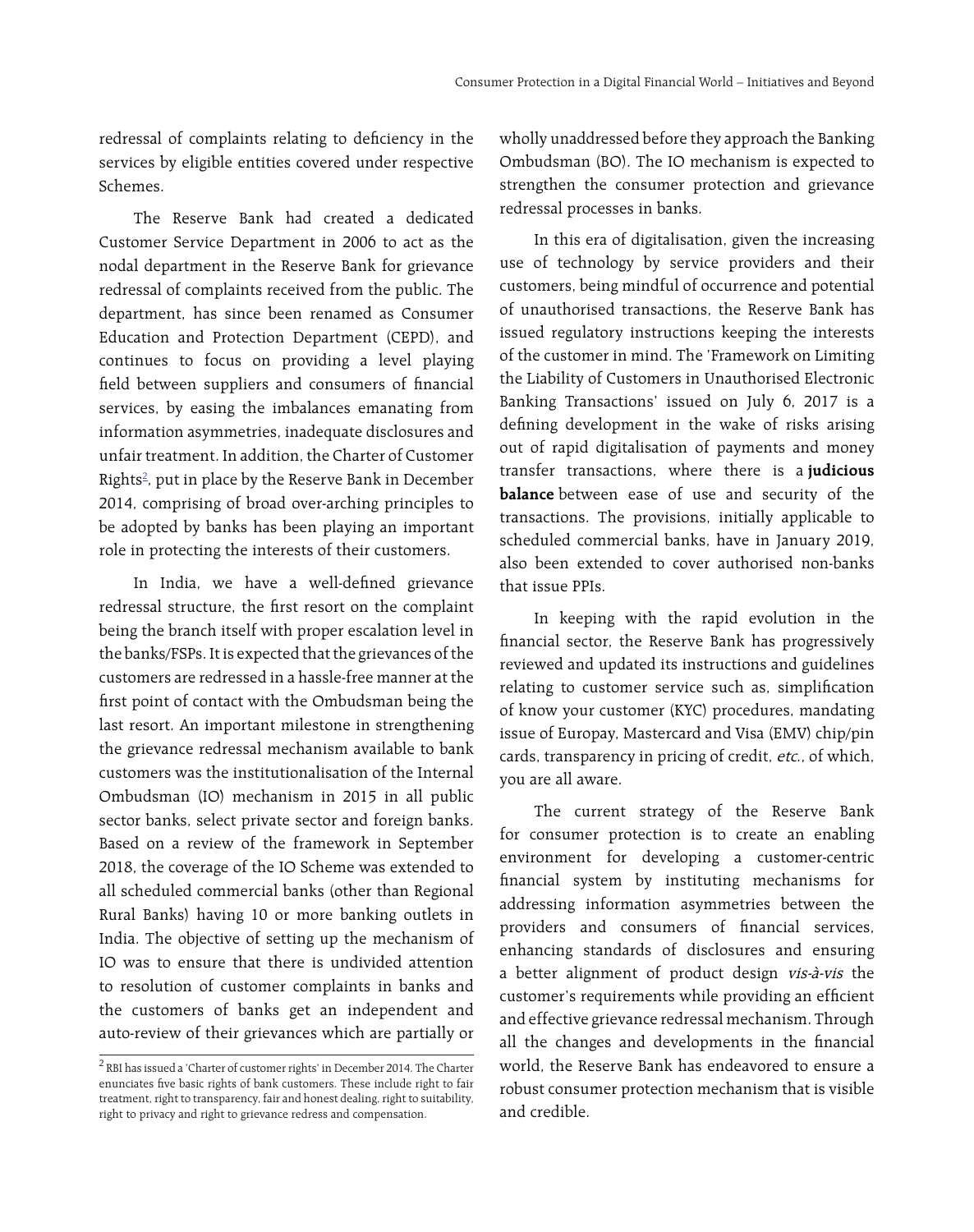#### **The Role of the Ombudsman**

Before I delve into the role of the Ombudsman, let me say that in this journey of 25 years, several milestones have been achieved by the Ombudsmen and their staff. They have handled complaints with increased volume and complexity. Further, they are now handling complaints under two other Ombudsman Schemes which have been recently added to the redressal framework.

The financial sector in general, and banks in particular, are in the midst of a major revolution. A fintech wave is sweeping across financial products, processes and delivery channels. Digitalisation and electronic facilities have transformed the payments system. New types of financial entities are competing for traditional banking functions, though on a much smaller scale. Technology application and digitalisation have ensured that financial services can be availed anytime, anywhere, at the click of a button. Convenience, cost rationalisation and competition are the hallmarks of the day.

However, we are simultaneously being exposed to innumerable known and unknown risks and uncertainties - cyber security breaches, phishing/ vishing frauds, data thefts and misuse, data privacy breaches, malware attacks, etc. While it is known that these risks exist, the garb in which they manifest, when and at what severity, is unknown. With convenience, there are new challenges for customers, entities and regulatory authorities. In this background, the role of the Ombudsman has become challenging; considering the increasing number of complaints, their complexity, as well as ability to deal with the dynamic financial environment.

The position of the Ombudsman – so to say is that of the 'Third Umpire' in financial dispute resolution - being quasi-judicial, comes with authority and independence. Clearly authority and independence are synonymous with responsibility and objectivity. Accordingly, Ombudsman should remain mindful of their conduct and behaviour, as also the quality of their decisions. They should also be aware of the

need to proactively guard against any cognitive bias. Also, while it is a fact that they are technically not assigned an investigative role or investigation tools to carry out their responsibility, Ombudsmen should, at least, adopt an exploratory approach to identify the exact issue or deficiency within their limited mandate of summary disposal. While being disciplined, fair, straightforward and upright, Ombudsmen should also remain accessible to the customers so as not to put to peril the reputation of the Reserve Bank or jeopardise public confidence in the consumer protection mechanism.

The responsibility of objective dispute resolution cast upon Ombudsmen, while being significant is not singular. The Ombudsmen must, therefore, refrain from self-limiting their role as that of mere grievance redressal. In fact, Ombudsmen should leverage their vantage position to obtain a fair idea of the business conduct, the strengths and weaknesses of banks. In particular, Ombudsmen should ensure that regulated entities remain responsible and accountable to their customers, and their behaviour is consistent with the principles of sound financial conduct as prescribed through various guidelines issued by the Reserve Bank.

In order to ensure that consumer awareness reaches to persons in the remote corners of the country, we need to spread awareness through both physical and digital modes. Conducting and participating in the Town Hall activities and other awareness programmes in their jurisdiction should remain an ongoing agenda for Ombudsmen. Since the programmes are conducted outside the Ombudsman Offices, could these be used as opportunities to redress the grievances of the complainants by going near to them? In that case, the Ombudsman can plan well in advance and take on board the complainant and the concerned entities. This will have a positive impact with regard to the accessibility of the Ombudsman.

Educating and spreading awareness through digital modes are being undertaken from the Central Office level. While such effort should continue at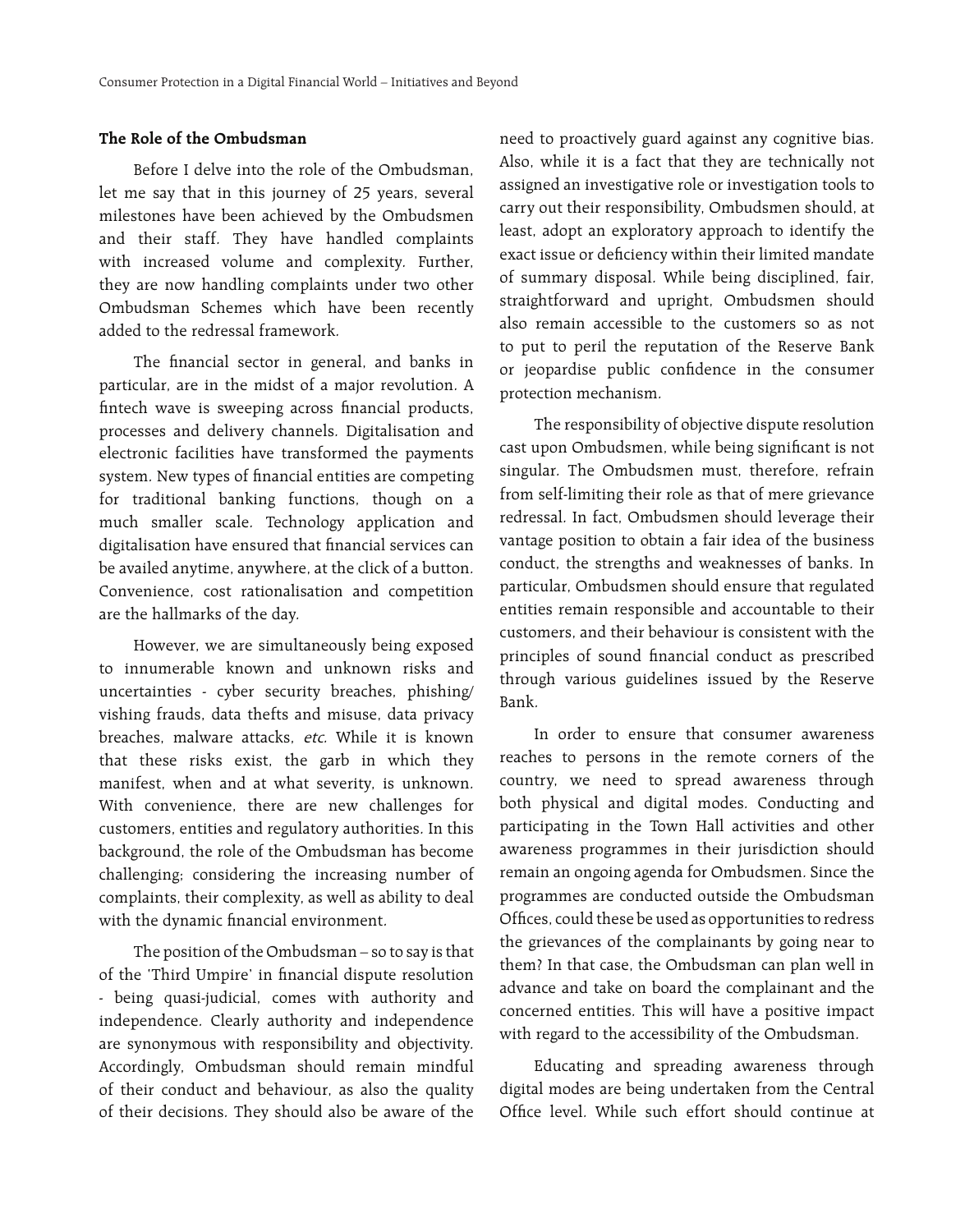an enhanced scale, awareness should be spread in local languages for easy understanding and effective communication. The content should be carefully designed to spread financial literacy and awareness regarding customer rights, their obligations, their responsibility in the conduct of financial transactions and safeguarding financial information in a simple way to be easily understood by the common man. This is critical for the success of any programme designed for their protection and welfare.

#### **Complaint Management System**

In order to effectively support the Ombudsman framework, the Reserve Bank has started implementing a technology enabled Complaint Management System (CMS) as an upgrade to the currently operational Complaint Tracking System (CTS). The new system will integrate the entire grievance redressal mechanism of the Reserve Bank, which includes the Banking Ombudsman, the Ombudsman for NBFCs, Digital Ombudsman as well the Consumer Education and Protection Cells (CEPCs) at Regional Offices that handle complaints which are not covered by the Ombudsmen Schemes. The new system will also encompass all the regulated entities – banks, NBFCs and PPI providers – as also allow the customers themselves to keep sight of grievances and their redressal. The system will reduce manual process resulting in reduction of Turnaround Time (TAT) and facilitate improved data analytics for use by stakeholders. Further, CMS has an awareness module on the front page containing information materials in audio, video and text formats.

#### **The Role of Banks/FSPs**

Let me now turn to the role of banks/FSPs. All financial entities have a special relationship with their customers and thus, it is their duty to recognise issues raised by them in their financial transactions and provide a fair redressal of their customer grievances. Banks/FSPs need to maintain transparency in pricing, service charges, fees, and penalties.

Banks/FSPs not only need to make sufficient disclosures on all aspects of their functioning and

operations but also need to play a proactive role in educating customers on the products offered, the operational techniques, risks involved, safeguards and redressal options available. Liability for customer losses due to lapses on the part of banks/FSPs should lie with the latter. The Reserve Bank guidance on limiting customer liability in unauthorised electronic banking transactions targets this perspective<sup>3</sup>. More important than compensation, however, should be on 'prevention' through awareness initiatives. This would also help minimise complaint origination at the bank/FSP level and reduce complaint clogging at the Ombudsman level. As I have mentioned earlier, I would like to add that the Reserve Bank has issued guidelines last year strengthening the Internal Ombudsman Scheme in banks. While it is envisaged that the IOs appointed by the banks would be independent in their functioning; it is imperative that banks understand that all complaints which are partially or wholly rejected by the banks must necessarily pass through the desk of IO before final closure. I am sure the banks are taking steps to appoint adequate number of IOs, in line with the volume of complaints received by them as provided in the scheme.

A critical aspect of consumer protection that calls for dedicated attention within banks/ FSPs is management engagement. Top and Senior Management in charge of grievance redressal need to take responsibility for the performance and robustness of the redressal framework and engage through deep involvement, close monitoring and oversight of issues involved. They and their staff, need to be driven by 'true service' sentiments. Customer service and consumer protection should not be relegated to the sidelines by goals driven by hard targets and sales related incentives for on-

<sup>&</sup>lt;sup>3</sup> In July 2017, RBI issued instructions to banks indicating that in any unauthorised electronic banking transaction, the liability of a customer would be zero or limited if the unauthorised transaction/s is reported to the bank timely and there is no contributory negligence on the part of the customer. Further, the onus of proving contributory negligence will lie with the bank.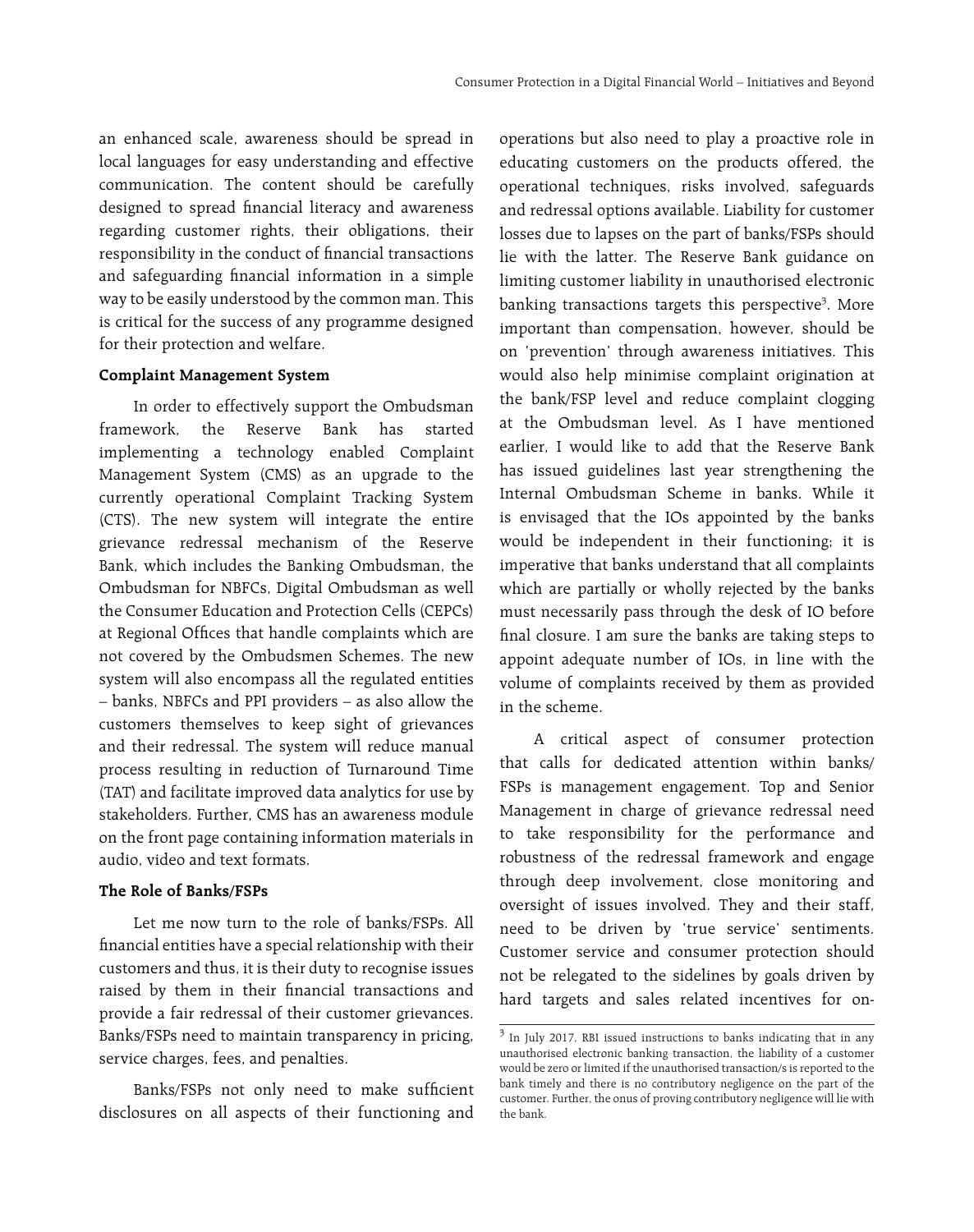boarding customers. Banks/FSPs are, at times, found wanting in these aspects. The rising number of complaints on mis-selling of products by providing incorrect or incomplete information to customers, fraudulent transactions caused due to breach in security protocols, breach of customer privacy, etc., point in this direction.

Finally, agility in addressing customer grievances needs to be inculcated at all levels of staff. The turnaround time (TAT) for complaints received within banks/FSPs and those referred to them by the Ombudsmen offices could then be reduced even further from the existing level of TAT.

### **Issues to address in Consumer Protection and Grievance Redressal**

The G20 High Level Principles on Financial Consumer Protection, adopted by the Organisation for Economic Cooperation and Development (OECD) in October 2011, inter alia, mandate that jurisdictions should ensure that consumers have access to adequate complaints handling and redressal mechanisms that are accessible, affordable, independent, fair, accountable, timely and efficient. Such mechanisms should not impose unreasonable cost, delays or burdens on consumers. What is the scope for improvement for us vis-à-vis these guidelines? Let me talk about some specific issues in this context.

i. **Timeliness in complaint disposal** - Irrespective of the minimum time requirement for a complaint examination with all required inputs/documentation from the involved parties, the time frame for disposal has to be reasonable. In this context, you may be aware that we are currently working on a framework to harmonise the TAT for resolution of customer complaints and charge-backs in all the electronic payment systems. Public expectations are high for early redressal and we too need to evolve a zero-tolerance framework for delays in responses from regulated entities.

- ii. **High level of non-maintainable complaints** While non-maintainable complaints cannot be wished away, given that 48.9 per cent of the total complaints received during 2017-18 were non-maintainable could point to two things: first, the complainants are not aware about the procedural requirements for filing their complaints; and second, there could perhaps be a tendency to routinely close complaints without adequate examination in some cases. In either case, there is scope for more work from the Ombudsman.
- iii. **Large proportion of rejections** A sizeable proportion of the maintainable complaints are being rejected, mainly on the ground that the bank was not deficient, and the complaints were not justified. During 2017-18, 33.82 per cent of the maintainable complaints were rejected, which though down from 57.23 per cent in the previous year is still rather high given that the objective of the Scheme is to facilitate resolution of issues through mediation. Further, 8.27 per cent of the total complaints were rejected citing requirement of elaborate documentary and oral evidence. However, in some of the appeal cases, it was observed that a better focused review of the facts could have resulted in a satisfactory outcome for both parties without taking recourse to the appellate mechanism.
- iv. **Communication issues** Many a time, we deal with persons who may not understand the meaning or the implications of our communication. After all, if the recipient does not comprehend what was intended, there is no purpose served in such cases. Therefore, a concerted attempt should be made to de-jargonise the terms in all our correspondence and awareness materials. It is also essential that soft skills of the dealing staff are developed so that a customer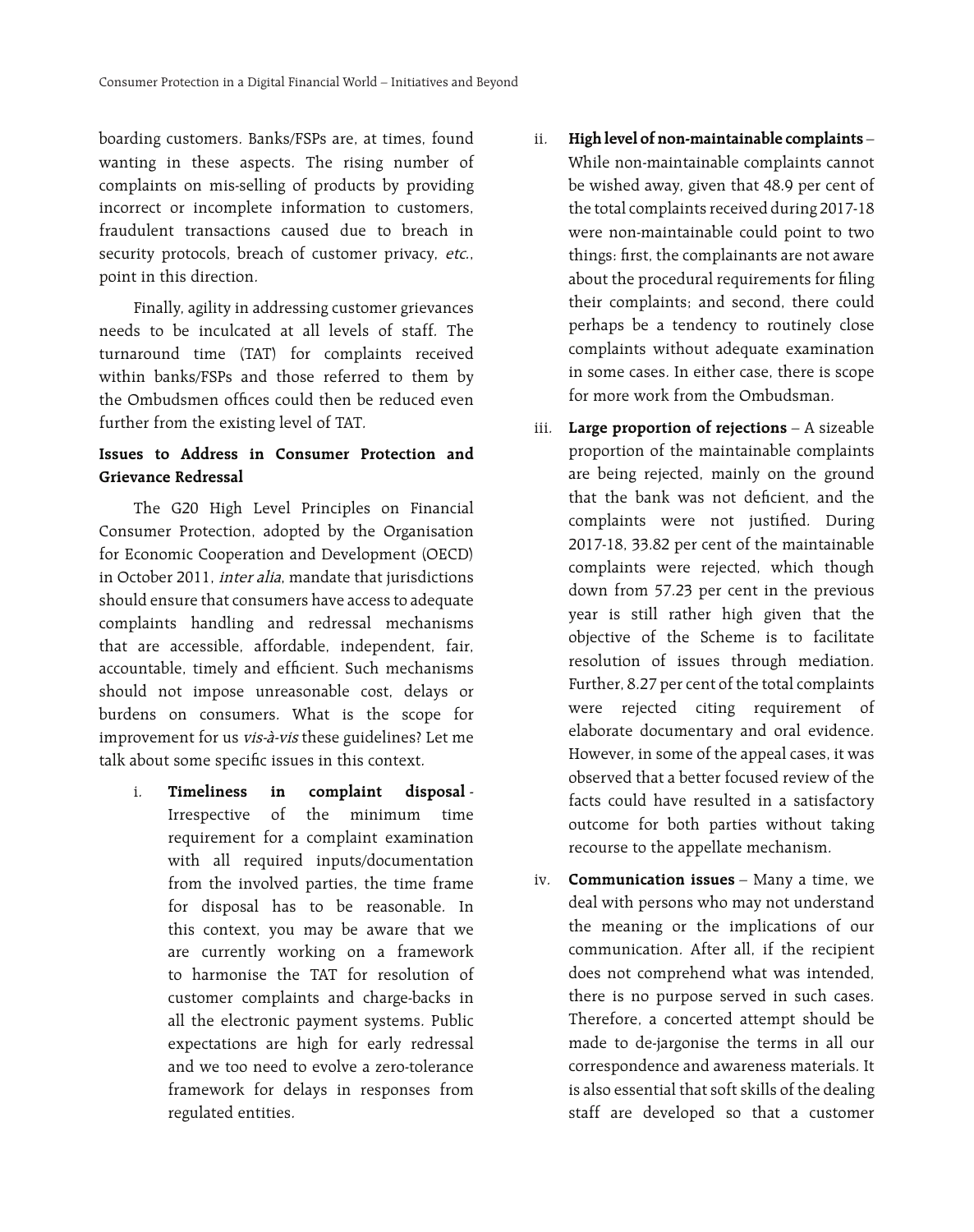visiting our premises goes out as a satisfied person.

v. **Effectiveness of redressal system in banks** – The secular trend in volume of complaints shows significant increase in most offices. As I mentioned earlier, this could be a positive indicator signifying increasing trust in the functioning of the Ombudsman mechanism. However, a portion of the increase could also be attributed to: a) the growing complexity in products, also enabled by technology, b) greater penetration of financial services covering even consumers with less than desired level of financial literacy, c) lack of monitoring and sensitisation of the dealing staff/ Banking Correspondents (BCs) by banks, d) inadequate in-house redressal mechanisms, e) unfair business practices, f) ineffectiveness of the IO and g) not carrying out root cause analysis resulting in recurrence of similar complaints. Effective steps need to be taken to address these issues in banks/FSPs, both at the ground level and at the policy level.

#### **Expectations from the Ombudsmen**

I would say that overall, the performance of the Ombudsman offices has been good. Nevertheless, given the enormous challenges in terms of increasing customer awareness, innovations, digitalisation and expectations of stakeholders, we should constantly be on the lookout for areas that need our attention. Let me now talk about some expectations that the Reserve Bank has from the Ombudsmen:

i. **Quality outcome:** The Ombudsman should meticulously examine complaints and use his/her specialised knowledge of financial services. This would ensure that the consumer is not placed at a disadvantage due to any lack of resources or technical knowledge. Decisions and outcomes should take into account extant regulations, applicable law and good industry practice.

For this, the Ombudsman and the supporting contingent of staff members should keep themselves updated with the latest developments in policy and practices.

- ii. **Fairness**: The Ombudsman must exemplify a commitment to procedural fairness. The complainant, the regulated entity against which the complaint has been received and any person/entity directly affected by an Ombudsman's decision should be given an opportunity to respond before the final decision is taken. I would like to mention here that there were occasions when a case warranted reference back to the BO at the appeal stage as an opportunity was not provided to all parties to present their case.
- iii. **Consistency**: We should aim for consistency of outcome in similar cases. Else, banks will not know how they are expected to handle complaints themselves. There could also be a tendency to game the system by regulated entities in such a scenario. Frequent interactions and sharing of information among the BOs would help in this regard. I am glad to note that a Committee comprising of various stakeholders, viz., Banking Ombudsmen, Department of Payment and Settlement Systems, Department of Banking Regulation, Department of Banking Supervision, Institute for Development and Research in Banking Techonology (IDRBT) and National Payment Corporation of India (NPCI), has looked into increasing instances of frauds related to digital transactions and recommended certain operational procedures to facilitate better resolution and suggested a review of relevant regulatory instructions. The report of Committee may be examined for implementation.
- iv. **Public awareness initiatives:** Unless people are made aware of the 'what and how' of the entire 'grievance redressal' structure in